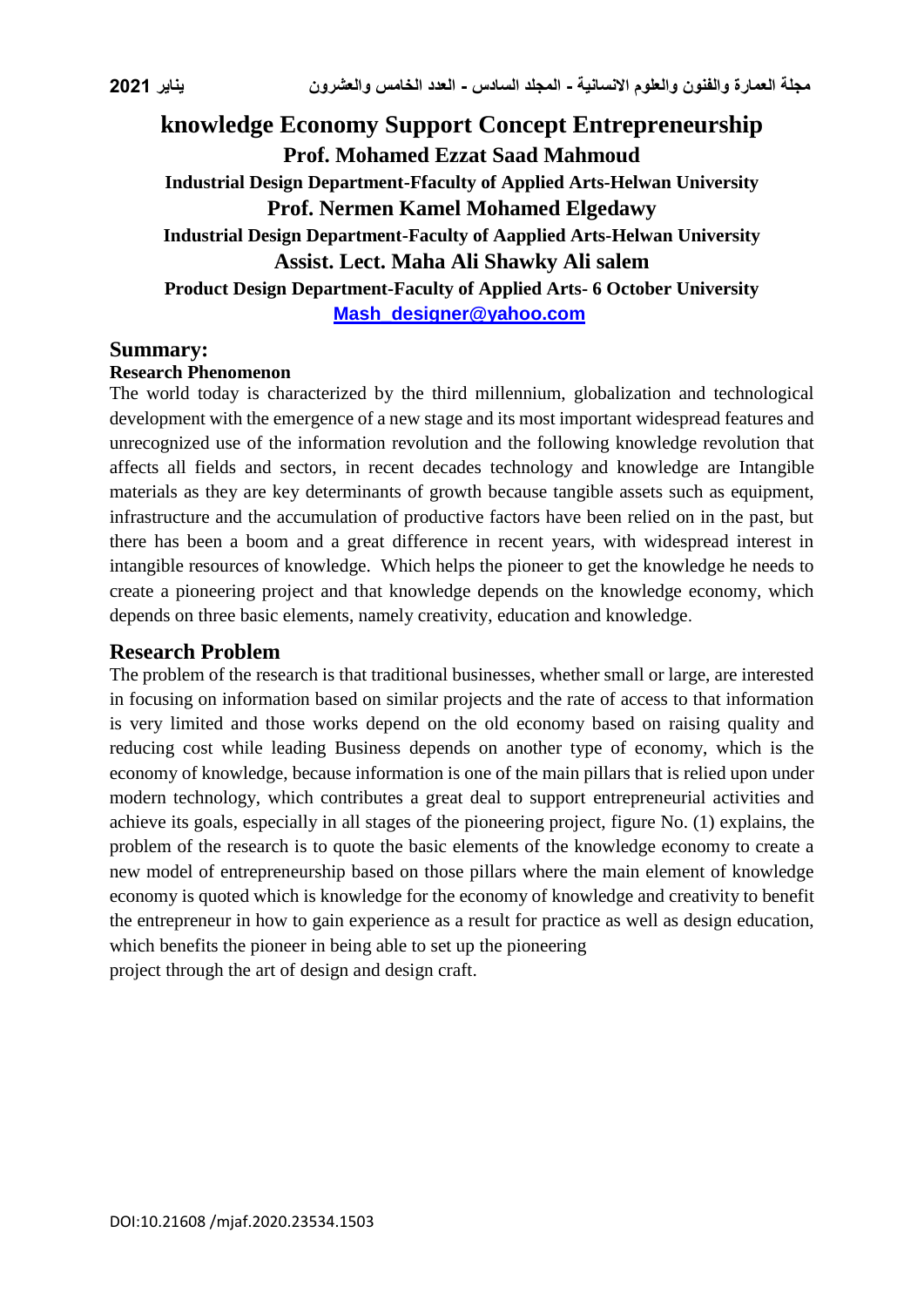



## **Research Objective**

The knowledge economy model was inspired to support the concept of entrepreneurship as the knowledge economy is the main umbrella from which a group of incubators and those incubators emerge from "entrepreneurship".

## **Research Methodology**

The research is based on the inductive approach through which the importance of the knowledge economy and its clear impact on entrepreneurship can be explained.

## **Research plan**

The search plan includes a range of integrated phases:

First stage, the survey and information gathering phase: at this stage the available knowledge parts of the subject of the research are collected, the most important of which are:

The concept of knowledge economy and the clarification of the basic concepts and pillars on which knowledge economy depends, namely knowledge, education and creativity.

A second phase, which is the stage of analysis of information and analysis of previous concepts and linking them to each other and then reaching a model of entrepreneurship based on the corresponding elements of those elements on which the knowledge economy and those elements are represented in knowledge of the economy and the education of design and the experience of creativity.

## **Keywords**

Innovation experience - Design Education - knowledge Economy - Entrepreneurship Design art-

## **Introduction**

In this paper, we will address a set of fundamental pillars on which knowledge economy depends and through this study and analysis we can find a model of entrepreneurship based on the basic pillars of the knowledge economy and this new model is the experience of creativity and design education which dealt with education through the art of design and design craft.

## **First: Knowledge Economy**

Knowledge economy is a contemporary concept and is considered one of the latest economic concepts that a large number of researchers have been interested in in recent times, because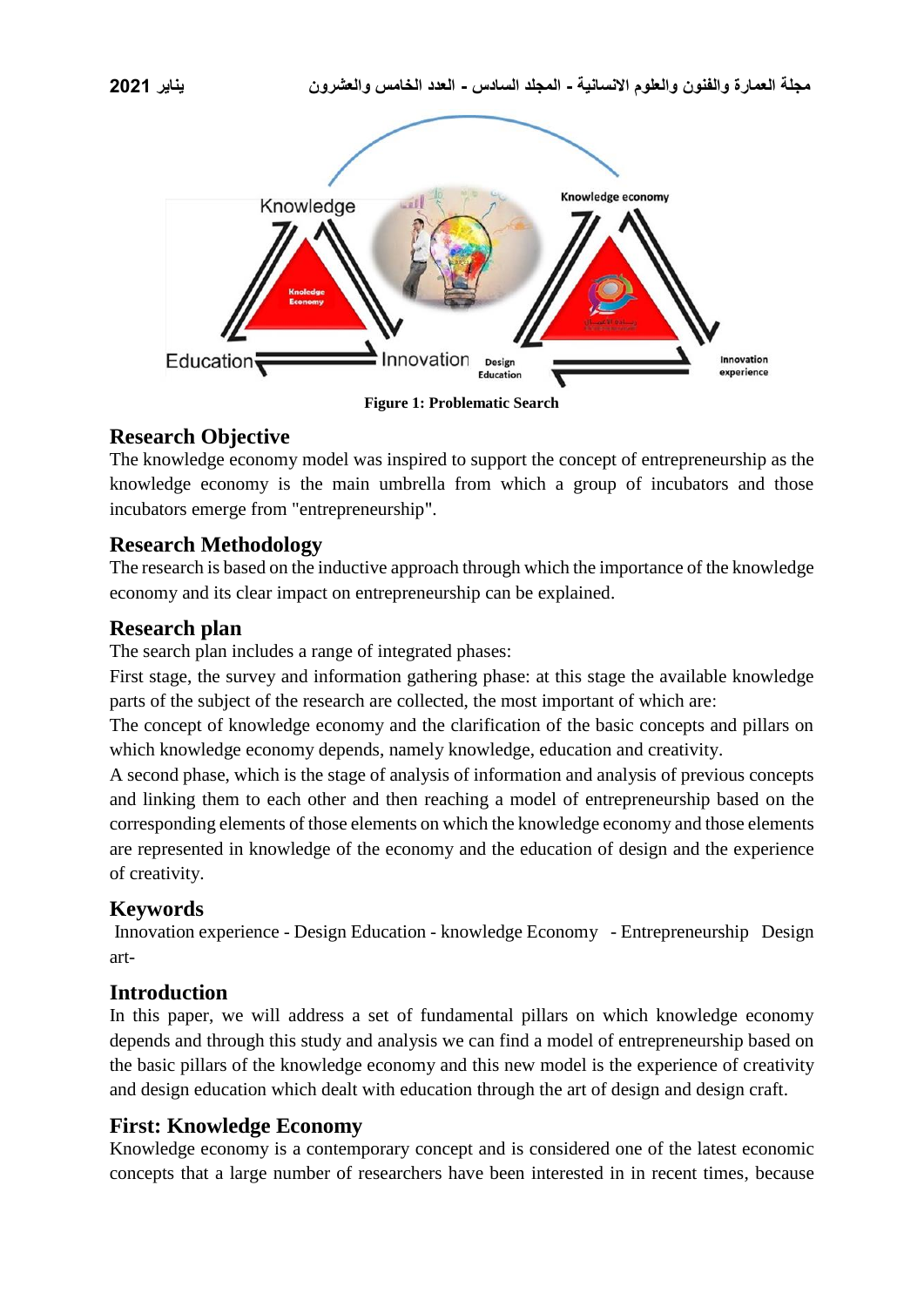knowledge and information are one of the most important pillars that are relied upon in all fields and for the construction of a successful irrigation project, we must rely on information and knowledge to help us manage this pilot project.

The knowledge economy is one of the economies that depend on the use of knowledge and information and the economy of knowledge essentially is the economy of services and this type of economy depends on the infrastructure represented in systems, networks and information technology in addition to transportation and equipment.

Knowledge is the main driver of any economic success and is the main factor of the competitiveness of enterprises and the basis of any economic success in the economies of some countries, especially the countries based on their economy and their development on knowledge, relying on it by adding value to production based on economic factors through the application of Modern Technology and support innovations whether they are new inventions or new knowledge, and information are applied to make change and progress in all different fields and sectors .

## **Second: Aspects of the knowledge economy**

The knowledge economy depends on three main concepts, namely knowledge, education, creativity, and these concepts, the more integration and overlap between them, the more competitive the institution increases, figure 2 clarifies the characteristics of the knowledge economy.



**Figure 2: Characteristics of the Knowledge Economy**

### **1. Knowledge**

Is the ability of the individual to understand what is going on about information in various fields and the ability to obtain that information and gain it and be through observation and meditation and experience and also to monitor what others do and follow up their findings and analyze those results and research and try to find the unknown in order to reach the real knowledge, knowledge is also formed through the effort of the individual and his experiences gained in several, various fields.

### **2. Innovation**

An effective value-adding system that is sufficient to benefit the customer or help the organization reduce costs while offering more efficient products. In other words, add value to both the organization and the client. Through fruitful cooperation with academic institutions and other organizations that can keep up with the growing knowledge revolution and absorb it and adapt it to meet local needs.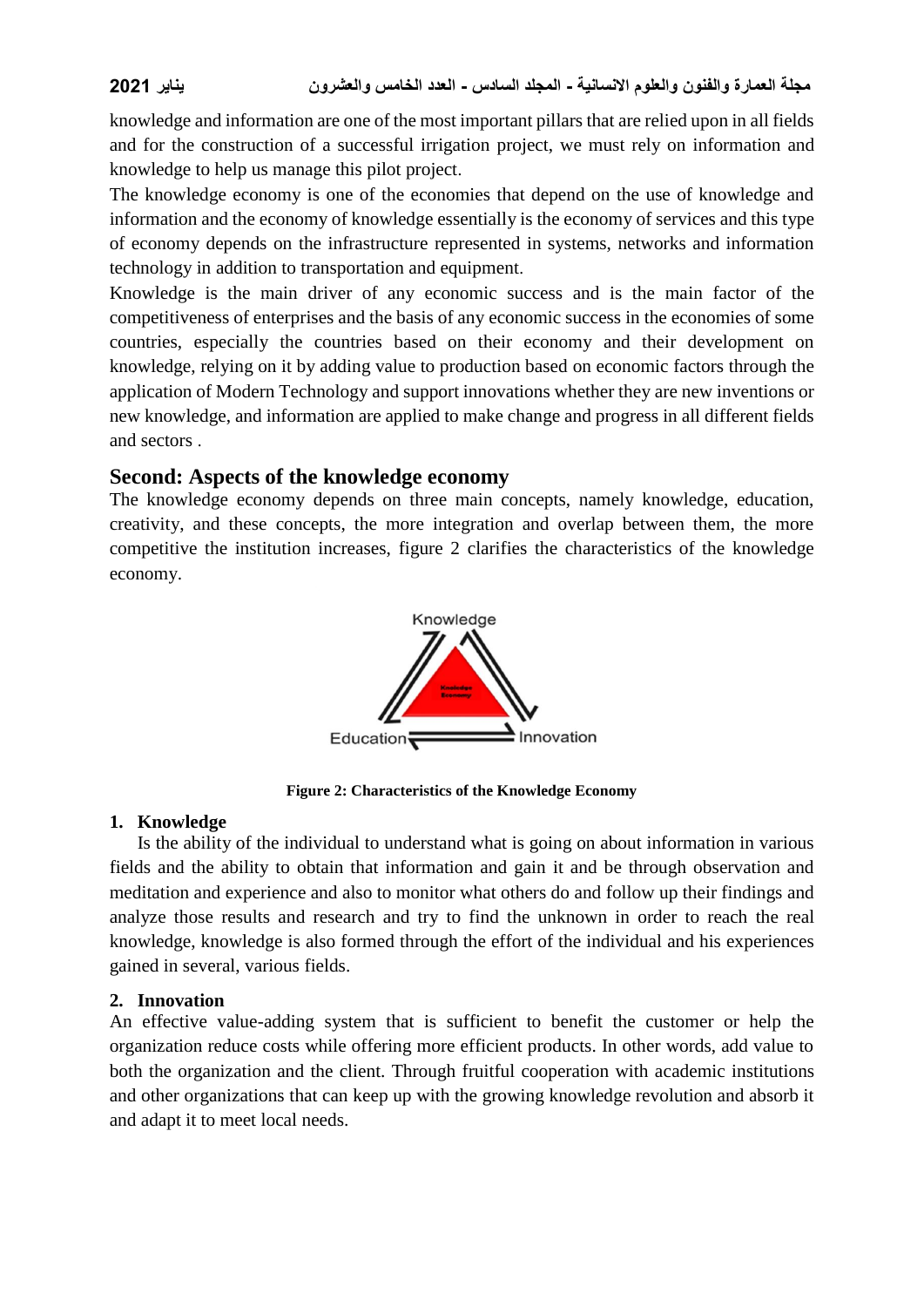### **3. Education**

It is the cornerstone of the success of the knowledge economy, representing many countries such as Taiwan, Hong Kong, Malaysia, India, Turkey, Korea and other countries that have transformed their economy, and over the past two decades have been able to demonstrate their economic presence strongly thanks to significant investments in education and vocational training. Education is essential for economic production and competitiveness and states must provide innovative competencies and innovative minds (human capital) capable of integrating modern technologies into work. By integrating ICT with creative skills.

## **Third: Entrepreneurship**

In the light of globalization, technological development and the information-sharing era, the concept of entrepreneurship has been developed within the framework of the knowledge economy and, accordingly, a new model of entrepreneurship elements has been developed, and these elements are adapted from the key elements of the knowledge economy Figure 3 represents the characteristics of entrepreneurship.



**Figure 3: Entrepreneurial Characteristics of Design Education**

To teach design is of great importance in the field of entrepreneurship as the design is one of the main factors on which the pioneer depends on to achieve its objectives because the design is a scheme developed by the leader and this scheme helps the director of creativity and the executive director and the leader himself to work and follow this approach or the blueprint that was already drawn up.

## **Innovation experience**

Experience is formed through the accumulation of knowledge, information and creativity is one of the most important pillars on which the leader of the leadership to establish a leadership project different from the traditional projects and the experience that is formed by the director of creativity or the leading person help him to remove all obstacles that may be encountered when starting to Pioneer project.

## **Results**

- Quote model for entrepreneurship.
- Linking the basic elements of the knowledge economy and explaining the impact of each of them on the other (knowledge- education- creativity) and the impact on entrepreneurship.
- To illustrate the role of education in its innovative design education concept that focuses on Art Design & Craft Design and their impact on entrepreneurship .